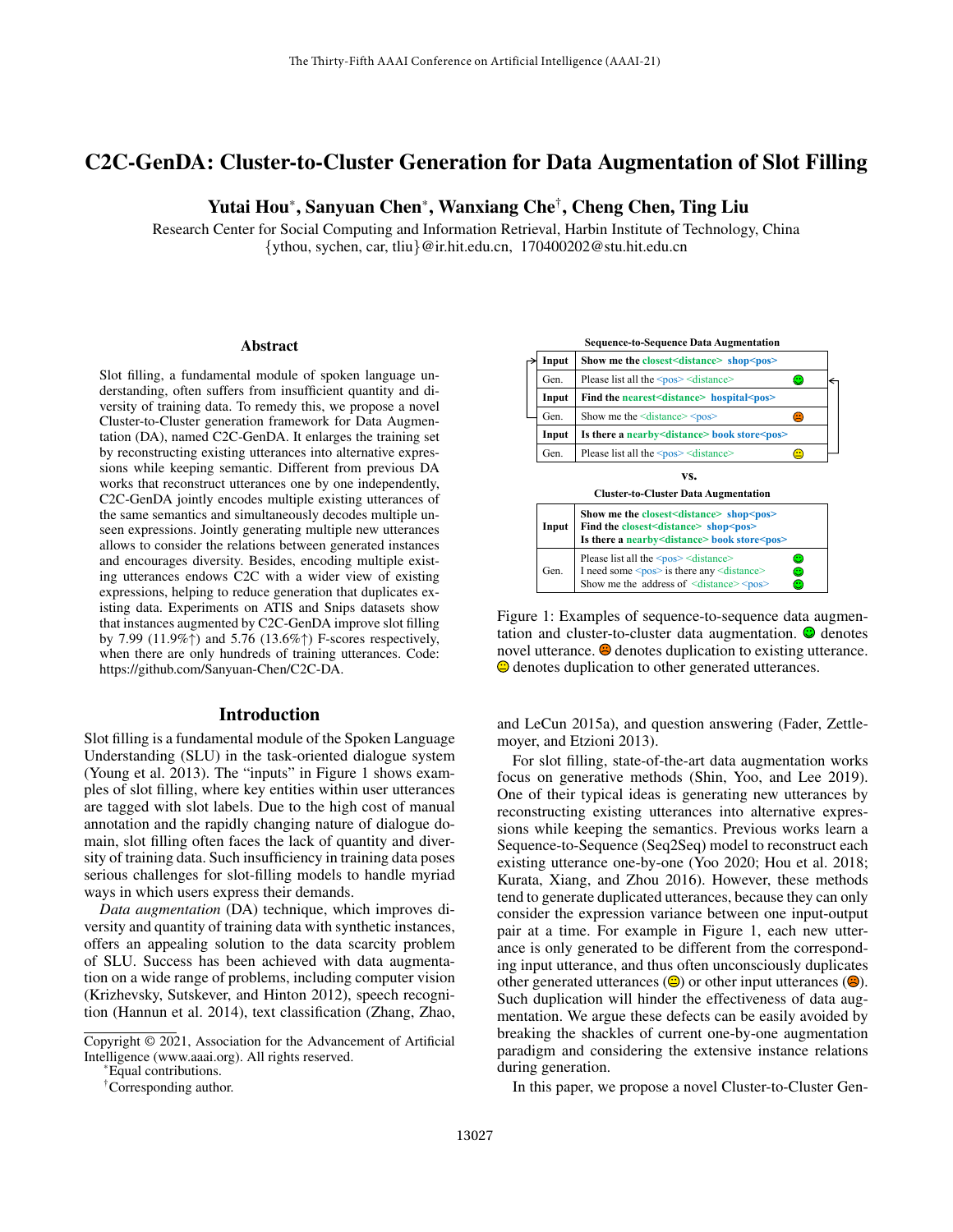eration framework for Data Augmentation of slot filling, named C2C-GenDA. As shown in Figure 1, different from previous works that augment each utterance one-by-one independently, we jointly generate multiple new instances by reconstructing a cluster of existing utterances with the same semantics. Such cluster-to-cluster generation allows model to consider the duplication between generated utterances and aware of more existing expressions in original data. These advantages of C2C-GenDA remedy the aforementioned defects of Seq2Seq DA and help to improve generation diversity. To encourage diversity and quality of generation, we propose the Duplication-aware Attention and Diverse-Oriented Regularization mechanisms, both of which promote diverse decoding. To learn to generate diverse new utterances, we train the C2C-GenDA model with cluster-tocluster 'paraphrasing' pairs, and introduce a Dispersed Cluster Pairing algorithm to extract these cluster pairs from existing data.

Experiments on ATIS and Snips datasets show that the proposed method significantly improves the performance of slot-filling systems. Case studies and analysis of augmented data also confirm that our method generates diverse utterances. Our contributions can be summarized as follow (1) We propose a novel Cluster-to-Cluster generation framework for data augmentation of slot filling, which can remedy the duplication problem of existing one-by-one generation methods. (2) We propose the Duplication-aware Attention and Diverse-Oriented Regularization mechanism to improve diversity of the augmented utterances. (3) We introduce a Dispersed Cluster Pairing algorithm to extract cluster-to-cluster 'paraphrasing' pairs for data augmentation model training.

## Problem Description

In this paper, we study the data augmentation for slot filling task that maps utterances into semantic frames (slot type and slot value pairs). Slot filling is commonly treated as a sequence labeling problem, where *slot type* labels are assigned to contiguous sequences of words indicating these sequences are the corresponding *slot values*.

We specify the data augmentation (DA) for slot filling as exploiting existing training instances to generate new expressions for each semantic frame. Suppose existing slot filling training data is  $D = \{(\mathbf{u}_i, \mathbf{s}_i)\}_{i=1}^N$ . Given a semantic frame  $s_i$  and the corresponding existing utterances  $C = {\mathbf{u} | (\mathbf{u}, \mathbf{s}) \in D \wedge \mathbf{s} = \mathbf{s}_j}$ , DA generates a set of new utterances  $C' = {\mathbf{u}'_i}_{i=1}^M$  with unseen expressions. Then DA constructs new training instances  $D'_{s_j} = \{(\mathbf{u}'_i, \mathbf{s}_j)\}_{i=1}^{M'}$ by associating new utterances with the semantic frame. Finally, DA takes the union of all new instances  $D' = \bigcup_{s_j} D'_{s_j}$ as the additional data to reinforce the model training.

# Proposed Framework

In this section, we present an overview of our data augmentation framework, and introduce the Cluster2Cluster generation model. Then, we discuss how to extract cluster-tocluster paraphrasing data for generation model training.

## **Overview**

Here, we introduce the overview of the proposed clusterto-cluster data augmentation framework for slot filling. For each semantic frame, we use a Cluster2Cluster (C2C) model to generate new expressions from existing utterances. The input of our framework is a cluster of existing instances for a certain semantic frame, and the output is a cluster of generated new instances with unseen expressions.

Following Hou et al. (2018), we perform delexicalized generation. Specifically, both the inputs and outputs of C2C generation model are delexicalized utterances, where slot values tokens are replaced by slot label tokens. For the example in the Figure 1, C2C takes in "show me the  $\langle$  distance $\rangle$   $\langle$  pos $\rangle$ " and reconstruct the expression as "please list all the  $<$ pos $>$   $<$ distance $>$ ". The delexicalization focuses the model on generating diverse expressions rather than slot values and reduces the vocabulary size. Then after generation, we recover the delexicalized utterances by filling the slots with context-suitable slot values. Such delexicalization is important since it allow us to generate both the utterance and accurate slot annotations simultaneously.

To learn the ability of generating diverse and new expressions, we construct cluster-to-cluster paraphrasing pairs from original training data with the Dispersed Cluster Pairing algorithm, which simulates the data augmentation process of generating novel expressions from existing expressions for a specific semantic frame.

#### Cluster2Cluster Generation Model

Custer2Cluster (C2C) model is a generation model that lies at the core of our C2C-GenDA framework and aims to reconstruct input utterances into alternative expressions while keeping semantic. As Figure 2 shown, the C2C model first encodes the input cluster of utterances  $C = {\mathbf{u}_i}_{i=1}^M$  for a certain semantic frame, then jointly decodes a new cluster of utterances  $C' = {\{\mathbf{u}'_i\}}_{i=1}^{M'}$  with different expressions, where  $M$  and  $M'$  are size of input and output cluster respectively.

To further encourage the diversity of the generated utterances, we propose two novel mechanisms: (1) Duplicationaware Attention that attends to the existing expressions to avoid duplicated generation for each decoding step. (2) Diverse-Oriented Regularization that guides the synchronized decoding of multiple utterances to improve the internal diversity of the generated cluster.

Cluster Encoder We jointly encode multiple input utterances by concatenating them, and representing the whole sequence with an L-layer transformer (Vaswani et al.  $2017$ ):<sup>1</sup>

$$
H_0 = {e_{i,1}, e_{i,2}, ..., e_{i,n_i}}_1^M
$$
  
\n
$$
A_l = LN(H_{l-1} + MultiHead(H_{l-1}, H_{l-1}))
$$
  
\n
$$
H_l = LN(A_l + FFN(A_l))
$$
  
\n
$$
R = H_L
$$

where  $R$  is the final representations of the input tokens,  $e_{i,j}$  is the embedding of  $j_{th}$  token in the  $i_{th}$  input utterance,  $H_0$  is the package of all input token embeddings, and  $H_l$ 

<sup>&</sup>lt;sup>1</sup>We separate input utterances with special tokens  $\langle$ SEP $>$ .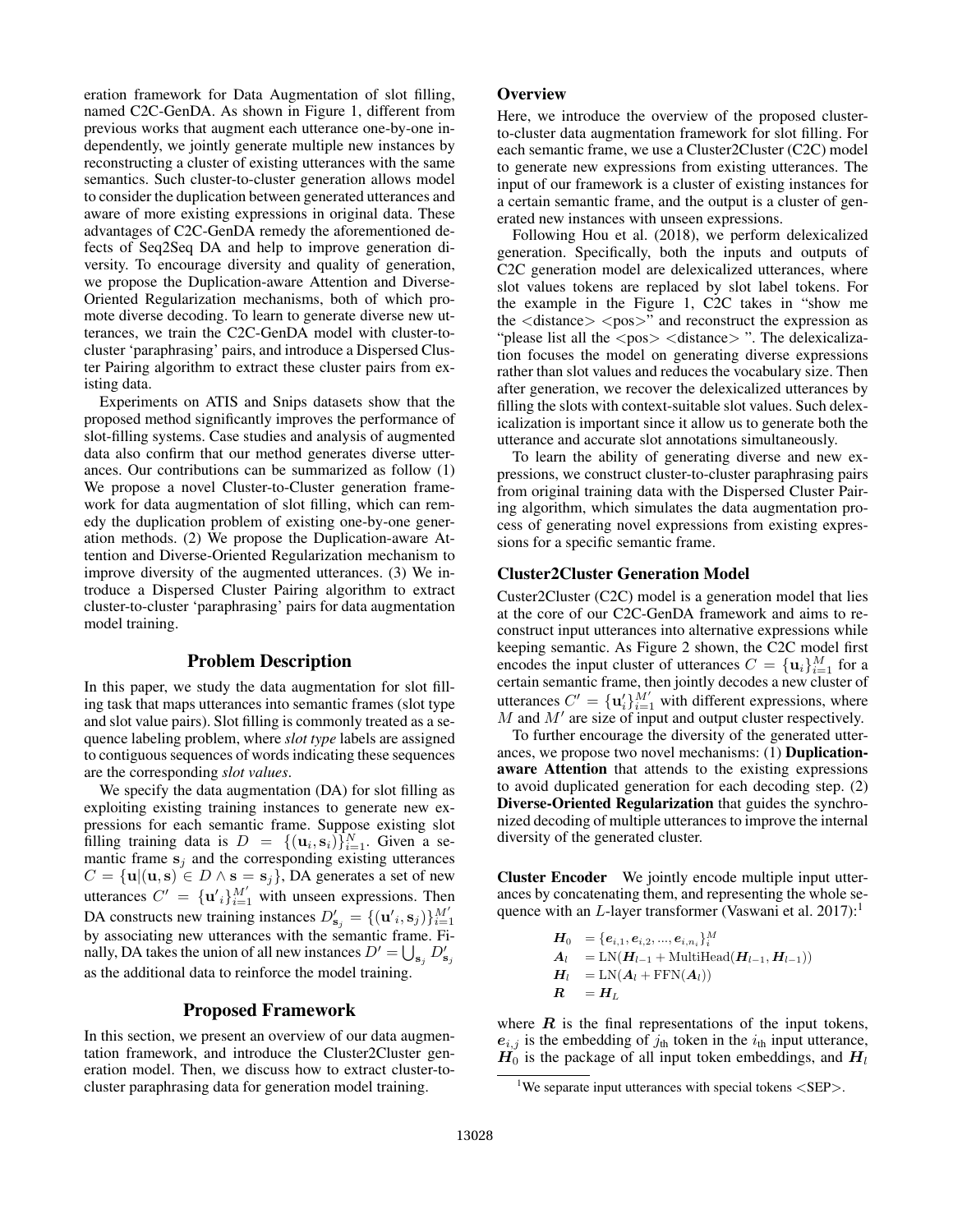

Figure 2: Cluster2Cluster generation model

is the outputs of  $l_{\text{th}}$  layer. LN is the layer normalization. MultiHead $(Q, V)$  is the multi-head self-attention function operating on vector packages of queries  $Q$ , values  $V$  (also used as keys). FFN is a position-wise feed-forward network.

Cluster Decoder with Duplication-aware Attention To reduce duplication and encourage diversity, we propose a cluster decoder with the Duplication-aware Attention (DAA) mechanisms. It decodes each new utterance while being aware of the existing expressions in both the input cluster and other generated utterances.

Intuitively, we decode the  $r_{th}$  target utterance  $\mathbf{u}'_r$  depending on both input cluster  $C$  and other output utterances  $C' \setminus \{ \mathbf{u}'_r \}.$  We also incorporate the diversity rank token #r (Hou et al. 2018) as generation conditions to encourage diversity and distinguish different output utterances. Details of the diverse rank in C2C will be introduced in a later section. Then the C2C model is formalized as:

$$
p(C' | C) = p(\mathbf{u'}_1, ..., \mathbf{u'}_{M'} | C) = \prod_r^{M'} p(\mathbf{u'}_r | C, \text{#r}, C' \setminus {\mathbf{u'}_r} ).
$$

However, it is unrealistic to decode a target utterance depending on all the other target utterances, because we jointly decode all the target utterances and the generation of other target utterances has not finished. Therefore, we approximate the dependence between target utterances and depend the decoding on already generated tokens of all the target utterances. For each step, we simultaneously decode one token for all the target utterances which depends on all the previously decoded tokens  $\{\mathbf u'_{i,1:t-1}\}_{i}^{M'}$ :

$$
p(C' \mid C) = \prod_t^T \prod_{r}^{M'} p(u'_{r,t} \mid C, \text{\#}r, \{\mathbf{u}'_{i,1:t-1}\}_i^{M'}) ,
$$

where  $T$  is the number of decoding steps.

We calculate the decoding possibility for the  $t_{th}$  step of  $r_{th}$  utterance as  $p_{r,t} = \text{Softmax}(\text{MLP}(\mathbf{h}_{r,t}))$ , where  $\mathbf{h}_{r,t}$  is a hidden state that combines feature representations of  $C$ , #r and  ${\{\mathbf u'_{i,1:t-1}\}}_i^{M'}$ .

Here, we obtain the hidden state  $h_{r,t}$  with DAA which contains two terms:  $\mathbf{h'}_{r,t}$  and  $\mathbf{\bar{h}}'_{r,t}.$  The first term  $\mathbf{h'}_{r,t}$  mainly

records the information of what token should be generated. To achieve this,  $h'_{r,t}$  encodes previously decoded tokens of current utterance and semantic information from the input cluster. Since  $h'_{r,t}$  encodes existing expressions in the input cluster, it also allows to reduce generation duplicated to existing expressions. For the  $r<sub>th</sub>$  target utterance, we compute  $h'_{r,t} = \hat{R}'_{r,t}$  with an *L*-layer transformer as decoder:

$$
\begin{array}{ll} \pmb{H}_0' & = \{\#r, \pmb{e}_{r,1}', \pmb{e}_{r,2}',...,\pmb{e}_{r,t-1}'\} \\ \pmb{A}_l' & = \text{LN}(\pmb{H}_{l-1}' + \text{MultiHead}(\pmb{H}_{l-1}', \pmb{H}_{l-1}' \cup \pmb{H}_{l-1})) \\ \pmb{H}_l' & = \text{LN}(\pmb{A}_l' + \text{FFN}(\pmb{A}_l')) \\ \pmb{R}_r' & = \pmb{H}_L' \end{array}
$$

where  $R'_r$  is a package of hidden states for all t decoding steps.  $H_0^i$  is the package of all decoded token embeddings and  $H_l'$  is the outputs of  $l_{\text{th}}$  decoding layer.  $H_l$  is the input cluster representation from  $l_{\text{th}}$  encoding layer.

The second term  $\overline{\mathbf{h}}'_{r,t}$  mainly records the duplicated expressions that should not be generated, it encodes expressions generated by other target utterances as  $\overline{\mathbf{h}}'_{r,t}$  = MultiHead( $\mathbf{h'}_{r,t}$ , { $\mathbf{h'}_{i,1:t-1}$ } $_{i\neq r}^{M'}$ ).

Finally, the hidden-state for decoding is  $h_{r,t} = h'_{r,t}$  –  $\lambda \cdot \bar{\mathbf{h}}'_{r,t}$ , where  $\lambda$  is a balance factor. Subtraction makes  $\mathbf{h}_{r,t}$ different for each target utterances, and  $-\bar{\mathbf{h}}'_{r,t}$  can implicitly punish decoding of commonly shared words.

Model Training with Diverse-Oriented Regularization We train the C2C model with a Diverse-Oriented Regularization (DOR) to encourage internal diversity within the generated utterance cluster.

To achieve this, we propose to enlarge the distance between distributions of utterances in the output cluster. However, the distribution of an utterance is hard to estimate during the decoding process. Thus, we approximately enlarge two utterances' distribution by encouraging the divergence of token distributions. As shown in Figure 2, we train the model to enlarge the Kullback-Leibler Divergence (KL) between decoding distribution of different output utterances at each step. Formally, we define the distance between two output utterances  $\mathbf{u'}_{r_i}$  and  $\mathbf{u'}_{r_j}$  as:

$$
Dist(\mathbf{u'}_{r_i}, \mathbf{u'}_{r_j}) = \sum_{t} \text{KL}(p_{r_i,t} || p_{r_j,t}),
$$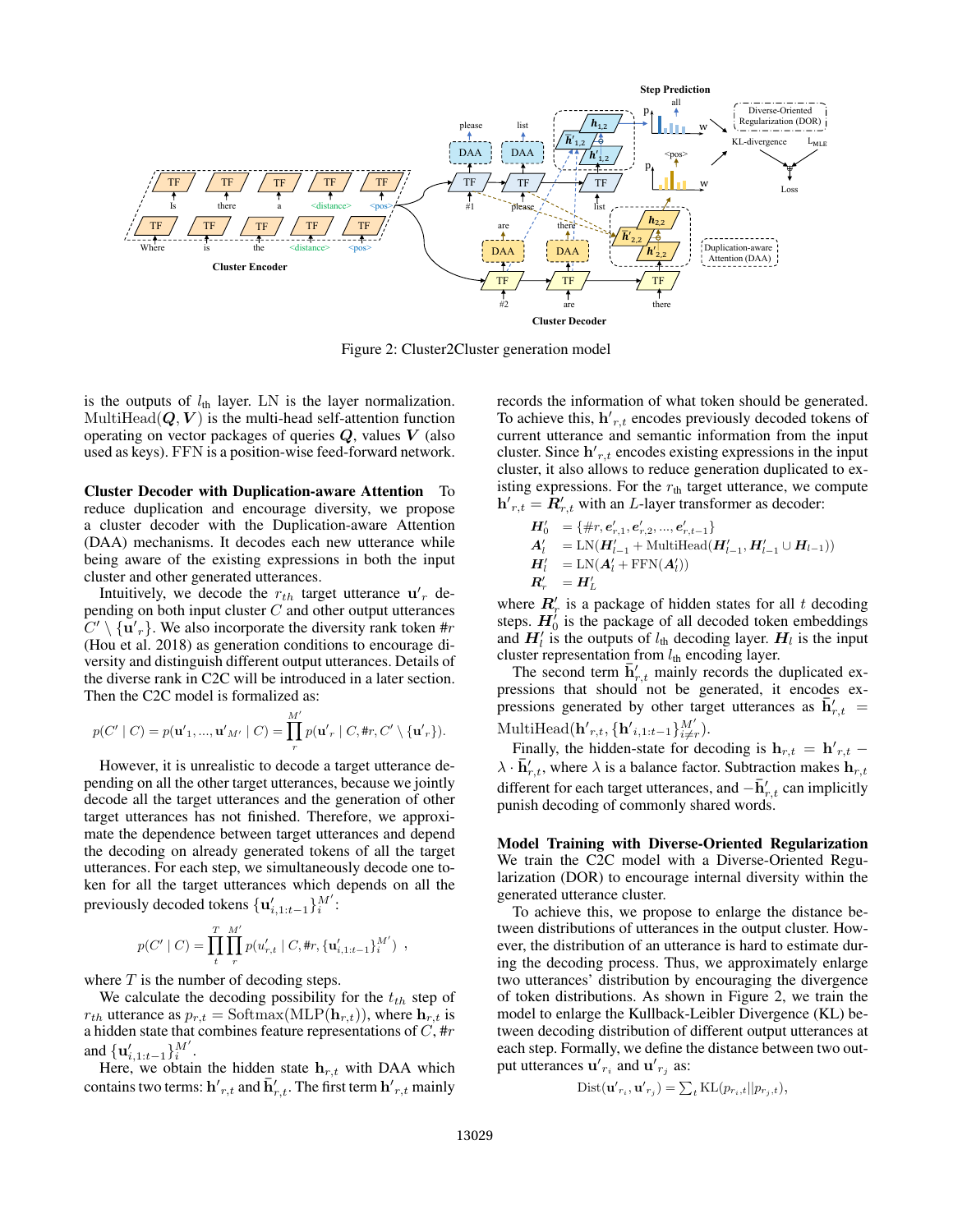

Figure 3: Construct training instance for our Cluster2Cluster model with Dispersed Cluster Pairing.

where  $p_{r,t}$  denotes token distribution of  $r_{th}$  output utterance at  $t_{th}$  decoding step. Then we define Diverse-Oriented Regularization of generation as:

$$
R_{\text{diverse}} = -\sum_{r_i, r_j(r_i \neq r_j)} \text{Dist}(\mathbf{u'}_{r_i}, \mathbf{u'}_{r_j}).
$$

Overall, we train C2C model to minimize:

$$
Loss = -log(p(C' | C)) + \gamma \cdot R_{\text{diverse}},
$$

where  $\gamma$  is a balancing factor.

Generation Pre-training When training data is insufficient, the data augmentation model itself is often poorly trained due to limited expression in the training data. To remedy this, we initialize the transformer encoder/decoder with pre-trained language model GPT-2 (Radford et al. 2019).

#### Cluster-to-Cluster Data Construction

To learn to generate diverse new utterances, we train the C2C model with cluster-to-cluster 'paraphrasing' pairs extracted from existing training data, and propose a Dispersed Cluster Pairing algorithm to construct these pairs.

We hope the cluster-to-cluster generation pairs simulate the data augmentation process, where we generate diverse new utterances from limited expressions. Therefore, given all utterances with same semantic, we gather similar utterances as an input cluster and pick the utterances with the

**Algorithm 1:** Dispersed Cluster Pairing  
\n**Input:** Original training data 
$$
D = \{(u_i, s_i)\}_{i=1}^N
$$
  
\n1: Initialize cluster-to-cluster pairs  $\mathcal{P} = \{\}$   
\n2: All semantic frame  $S = \{s | \exists (u, s) \in D\}$   
\n3: Delexicalize all training data  $D' = \text{Delexicalize}(D)$   
\n4: **for** s *in* S **do**  
\n $C_s = \{(\tilde{u}, \tilde{s}) | (\tilde{u}, \tilde{s}) \in D \land \tilde{s} = s\}$   
\n $C_{\text{lexical}} = \text{K-Medoids}(C_s)$   
\n**for**  $C = \{(u_i, s_i)\}_{i=1}^M$  *in*  $C_{\text{lexical}}$  **do**  
\n**Initialize target cluster**  $C' = \{\}$   
\n**while**  $|C'| < M'$  **do**  
\n $u' = \arg \max_{u \in C_s \setminus C} \text{Update } C' = \{u'\} \cup C'$   
\n $Update \mathcal{P} = \mathcal{P} \cup \{(C, C')\}$   
\n5: **return**  $\mathcal{P}$ 

most different expressions as the output cluster. For each semantic frame s, we construct the input cluster C with *lexical clustering* and the construct output cluster C <sup>0</sup> with *furthest including* mechanism.

Figure 3 and Algorithm 1 present the workflow of the cluster-to-cluster data construction. Firstly, we perform *lexical clustering* on the utterances with K-Medoids clustering method (Park and Jun 2009). Each lexical cluster contains similar utterances and is used as an input cluster C.

Then, for each source cluster  $C$ , we sample target utterance according to a *furthest including* principle. Each time, we pick the u' that has the highest *diversity score* and include it in target cluster  $C'$ .

We compute *diversity score* between a candidate utterance  $\mathbf{u}'$  and the union of source cluster  $C$  and current target cluster C' as  $DS = min_{\mathbf{u} \in C \cup C'}$  EDITDISTANCE $(\mathbf{u}, \mathbf{u}')$ . Notice that maximizing the diverse score between  $\mathbf{u}'$  and source cluster C increases the target cluster's novelty against the source cluster. The diverse score between u' and target cluster  $C'$  helps to avoid duplication within the target cluster.

Diversity Rank As mentioned in the decoder section, we adopt the diversity rank to encourage diversity and distinguish sentences in the output cluster. Consequently, we incorporate the diverse rank in training data of C2C model by associating each output utterance with a diverse rank token  $\#r$  (See the examples in Figure 3). Since the output cluster utterances are greedily picked by diversity score, we naturally use this greedy picking order as the diversity rank, which models the novelty of output utterance. When augmenting new data, we generate the new utterances at rank from 1 to  $M'$ , where  $M'$  is a preset size of output cluster.

Cross Expansion After training of the C2C model, we generate unseen new utterances from the constructed input clusters. To avoid the new utterances to overfit to the original output utterances seen in C2C training, we perform data augmentation with a *Cross Expansion* mechanism. We partition all the cluster-to-cluster pairs  $P$  into training ones  $P_{\text{train}}$  and reserved ones  $P_{\text{reseved}}$ . Then we train the C2C model only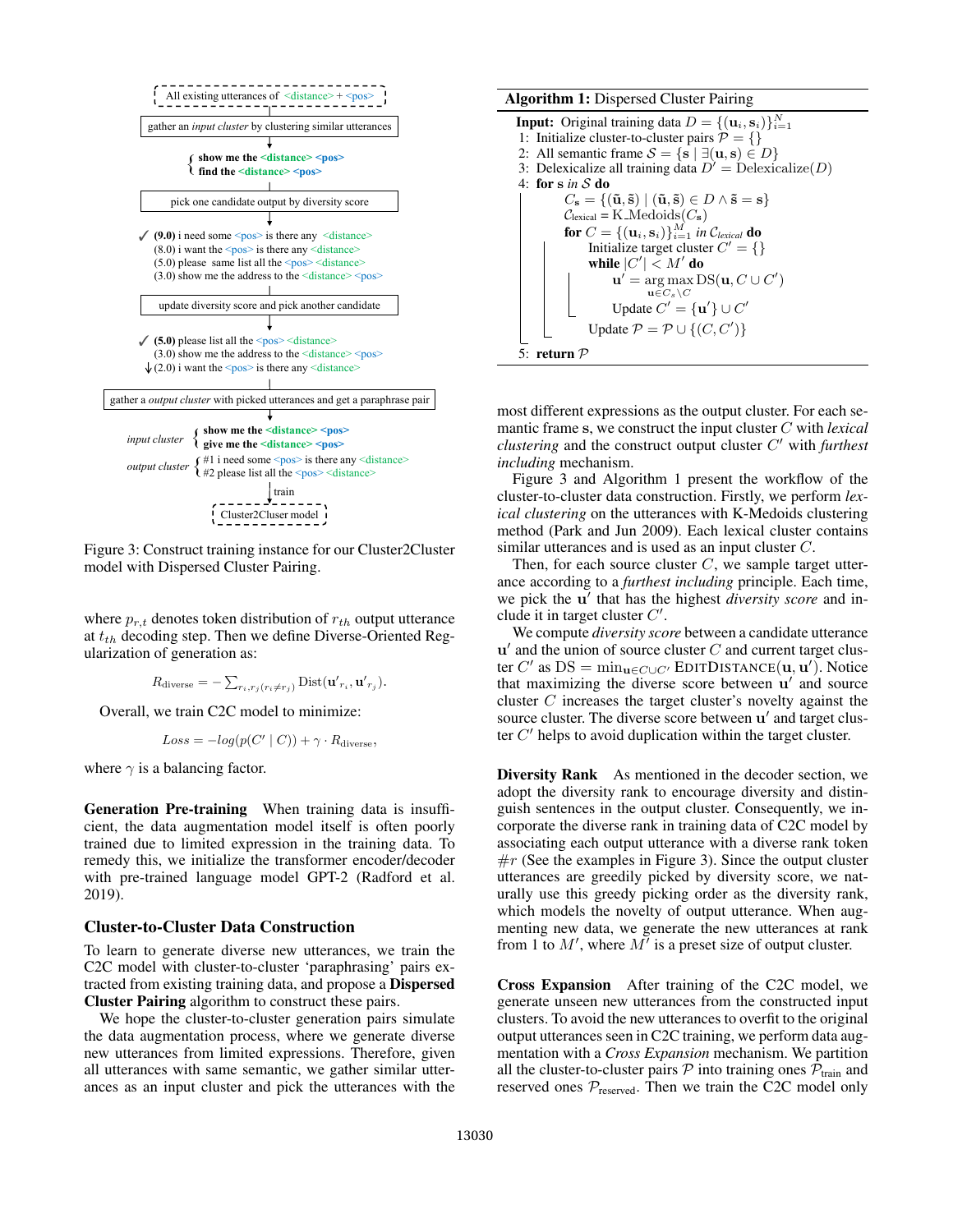| Model                                         |       | <b>ATIS</b>   |          |       | <b>Snips</b> |              |  |
|-----------------------------------------------|-------|---------------|----------|-------|--------------|--------------|--|
|                                               | Full  | <b>Medium</b> | Small    | Full  | Medium       | <b>Small</b> |  |
| <b>Baseline</b>                               | 94.93 | 85.85         | 67.33    | 89.30 | 64.84        | 42.33        |  |
| + NoiseSeq2Seq (Kurata, Xiang, and Zhou 2016) | 94.61 | 87.34         | 67.93    |       |              |              |  |
| + Slot Expansion (Shin, Yoo, and Lee 2019)    | 94.67 | 87.58         | 74.83    |       |              |              |  |
| $+$ Rel-Seq2Seq (Hou et al. 2018)             | 94.82 | 88.72         | 73.71    |       |              |              |  |
| $+ C$ -VAE (Shin, Yoo, and Lee 2019)          | 95.04 | 88.82         | 71.97    | 90.93 | 65.13        | 38.46        |  |
| $+$ Ours w/o pre-train                        | 95.06 | $90.87*$      | $75.21*$ | 90.33 | $67.49*$     | $46.94*$     |  |
| $+$ Ours                                      | 95.29 | $90.95*$      | $75.32*$ | 91.01 | $67.90*$     | $48.09*$     |  |

Table 1: Comparison of data augmentation methods for slot filling on ATIS and Snips datasets. Results marked with + are results of the same Bi-LSTM trained with different data augmentation methods. *w/o pre-train* initializes C2C with random parameters rather than pretrained GPT. The Snips results are re-implemented. \* indicates that the result is statistically significant over the strongest data augmentation baseline under t-test (p-value  $< 0.05$ ).

with  $P_{\text{train}}$  and generate new utterances from the input clusters of reserved pairs  $P_{\text{reserved}}$ . To make full use of existing utterances, we repeat such partition in a crossing manner.

## Experiment

We evaluate the proposed data augmentation method on two slot filling datasets.<sup>2</sup>

Data We conduct experiments on ATIS and Snips datasets. ATIS (Hemphill, Godfrey, and Doddington 1990) is extensively used for slot filling and provides a well-founded comparison for data augmentation methods. It contains 4,978 training utterances and 893 testing utterances. To simulate the data insufficient situations, we follow Chen et al. (2016a); Hou et al. (2018); Shin, Yoo, and Lee (2019), and evaluate our model on two small proportions of the training data which is *small* proportion (1/40 of the original training set with 129 instances) and *medium* proportion (1/10 of the original training set with 515 instances). We use a development set of 500 instances.

Snips (Coucke et al. 2018) dataset is collected from the Snips personal voice assistant. There are 13,084 training utterances and 700 testing utterances. We use another 700 utterances as the development set. We also split the snips training set into *small* proportion (1/100 of the original training set with 130 instances) and *medium* proportion (1/20 of the original training set with 654 instances).

Evaluation Following previous works (Shin, Yoo, and Lee 2019; Hou et al. 2018), we compute F1-score as evaluation metric with the *conlleval* script.<sup>3</sup>

Implementation We built our Cluster2Cluster model with the transformer implemented by Wolf et al. (2019). For pretrained parameters, we used the GPT-2, which has 12 layers,

110M parameters and the hidden state dimension of 768. We used AdamW (Loshchilov and Hutter 2019) optimizer with initial learning rate 6.25e-5 or 5e-5 for training. We varied  $\lambda$ in  $\{0.1, 0.02, 0.01, 0.002, 0.001\}$  and set  $\gamma$  as 1.0.

Following previous works (Shin, Yoo, and Lee 2019; Hou et al. 2018), we conduct experiments with Bi-LSTM as slotfilling model and train it with both original training data and data augmented by different data augmentation methods. We use the same Bi-LSTM implements as previous work.<sup>4</sup> The dimension of word embeddings and hidden states was set to 300 and 128, respectively. We used GloVe (Pennington, Socher, and Manning 2014) to initialize word embedding. We varied training batch size in  $\{16, 128\}$ , set dropout rate to 0.5, and trained the model with Adam as suggested by Kingma and Ba (2015).

For all models, best hyperparameter settings are determined on the development set. We report the average of 5 differently-seeded runs for each result.

#### Main Results for Data Augmentation

Table 1 shows the evaluation results of data augmentation methods on two slot filling datasets: ATIS and Snips. To simulate data insufficient situations, we compare the proposed method with previous data augmentation methods with different proportions following previous works (Chen et al. 2016a; Hou et al. 2018; Shin, Yoo, and Lee 2019). Baseline results are obtained with a Bi-LSTM slot-filling model trained on original training data. And results of each data augmentation methods are obtained with Bi-LSTM models that have the same architecture as the baseline but are trained with both original data and generated data.

On ATIS dataset, our model significantly outperforms the baseline model by 5.10 and 7.99 F-scores on medium and small proportion respectively. There are similar improvements on Snips dataset. These improvements show the effectiveness of our augmentation method in the data-insufficient scenarios. When tested with data sufficient scenarios on full proportions, our model also brings improvements over baselines models. The improvements are narrowed comparing to

<sup>2</sup>We only focus on DA for the sequence-labeling problem of slot-filling. So the results may be lower than some joint SLU models, which perform slot-filling using additional information from intents (Peng et al. 2020; Louvan and Magnini 2020).

<sup>3</sup>www.clips.uantwerpen.be/conll2000/chunking/conlleval.txt

<sup>4</sup> github.com/AtmaHou/Bi-LSTM PosTagger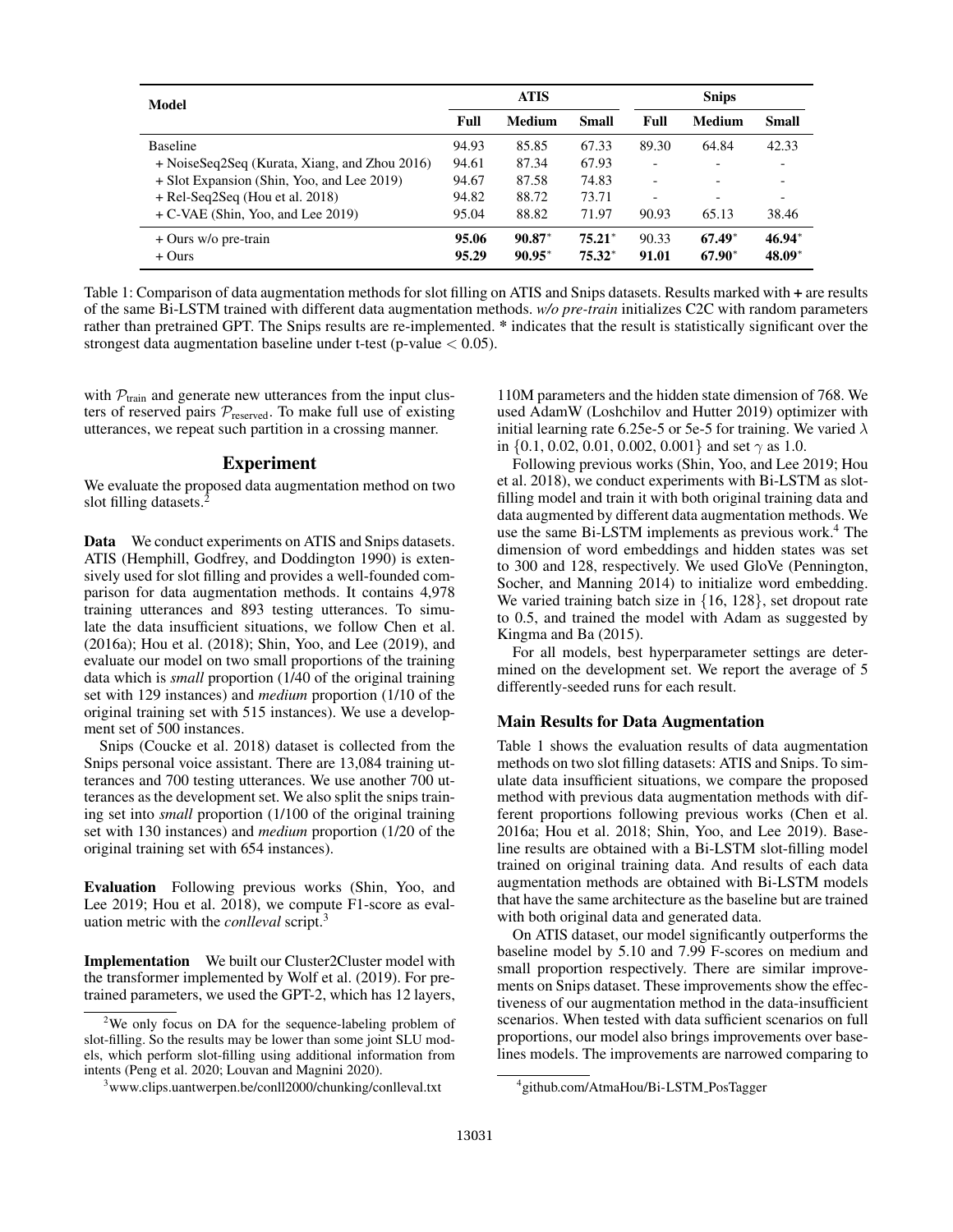| Model               | Full  | Medium | Small |
|---------------------|-------|--------|-------|
| Ours                | 91.01 | 67.90  | 48.09 |
| - cluster-wise gen. | 90.28 | 66.23  | 45.93 |
| - diverse reg.      | 90.32 | 66.11  | 44.32 |
| - dup. attention    | 90.16 | 66.43  | 44.37 |

Table 2: The results of the ablation test.

those in data scarcity settings. We address this to the fact that full ATIS and Snips are large enough for slot-fillings, which limit the effects of additional synthetic data. When we augment new data without generation pre-training, our performance drops but still achieves significant improvements in most settings, which shows the effectiveness of pre-training and C2C structure respectively. We will discuss pre-training in detail later.

We compare our methods to two kinds of popular data augmentation methods for slot filling: rephrasingbased and sampling-based methods. Similar to our methods, rephrasing-based data augmentation methods reconstruct existing data into alternative expressions.<sup>5</sup> For this kind of method, NoiseSeq2Seq (Kurata, Xiang, and Zhou 2016) and Rel-Seq2Seq(Hou et al. 2018) learn seq2seq models to reconstruct the existing utterances. To generate unseen expression, NoiseSeq2Seq Introduce noise to decoding, and Rel-Seq2Seq considering the relation between expression alternatives. Slot Expansion (Shin, Yoo, and Lee 2019) generates the new data by randomly replacing the slot values of existing utterances. These methods argument each new utterance independently, thus often generate duplicated expressions that are helpless to improve slot-filling training. Our C2C model mitigates this by jointly encoding and decoding multiple utterances and considering the extensive relation between instances. Such advantages result in higher diversity and help to achieve better performance.

For the second type of data augmentation, we compare with the sampling-based data augmentation method of C-VAE (Shin, Yoo, and Lee 2019). C-VAE leverages a conditioned VAE model to sample new utterances and generates corresponding annotations at the same time. It also faces the diversity problem, since it samples each new data independently. Our methods outperform this strong baseline on all the six slot-filling settings. The improvements come from the better diversity and fluency of the proposed Cluster2Cluster generation. Notably, we gain significant improvements of 9.63 and 3.35 F1-scores on Snips-small and ATIS-small. It shows that our methods are more effective in data scarcity situations.

#### Analysis

Ablation Test We perform an ablation study to evaluate the importance of each component in C2C framework. Table 2 shows the results on Snips. For the model without cluster-wise generation, we directly fine-tune GPT to gen-

| Model         | <b>TF Lavers</b> | Full  | Medium | <b>Small</b> |
|---------------|------------------|-------|--------|--------------|
| w/ pre-train  | 12.              | 91.01 | 67.90  | 48.09        |
| w/o pre-train | 12               | 90.42 | 67.32  | 44.96        |
| w/o pre-train | 2                | 90.33 | 67.49  | 46.94        |
| w/o pre-train |                  | 90.10 | 66.45  | 46.59        |

Table 3: Effect analysis of generation pre-training.

| Model                       | ATIS  |                   |             | <b>Snips</b> |                                |       |
|-----------------------------|-------|-------------------|-------------|--------------|--------------------------------|-------|
|                             | Full  |                   |             |              | Medium Small Full Medium Small |       |
| <b>Baseline</b>             | 94.93 | 85.85 67.33 89.30 |             |              | 64.84                          | 42.33 |
| $+$ BERT                    | 95.53 | 91.18             | 82.56 96.63 |              | 86.34                          | 66.43 |
| $+$ BERT + Ours 95.45 92.13 |       |                   | 85.92 96.12 |              | 88.63                          | 73.37 |

Table 4: Analysis of data augmentation effects with deep pre-trained embeddings

erate new data in a seq-to-seq manner. The drops of F1 score demonstrate the superiority of the cluster-wise generation. If removing either Diverse-Oriented Regularization or Duplication-ware attention from the model, performance drops are witnessed. This shows that both of the two mechanisms help to improve slot-filling by encouraging diversity.

Effects of Generation Pre-training We analyze the impact of initializing C2C model with pre-trained language model. We randomly initialize C2C model and vary the model sizes to avoid overfitting caused by large model sizes. As shown in Table 3, the pre-training helps to improve the effects of data augmentation on all settings. We attribute this to the fact that pre-training can improve generation fluency. However, as revealed in both Table 3 and Table 1, the drops are limited compared to the overall improvements, which shows the inherent effectiveness of C2C model.

Effects over Deep Pre-trained Embeddings For data scarcity problem, deep pre-trained embeddings, such as BERT (Devlin et al. 2019), are also demonstrated as an effective solution (Wang et al. 2020). To see whether DA is still effective when using deep pre-trained embeddings, we conduct DA experiments over a BERT-based slot-filling model.<sup>6</sup> As shown in Table 4, although BERT greatly improves the performance of slot-filling, our model still achieved improvements on Medium and Small proportion data. This shows the effectiveness of our DA methods for data scarcity problems. Our augmentation method slightly lags the BERT-only model on Full proportion. We address this to the fact that full data is large enough for slot-filling and BERT can be misled by the noise within generated data.

## Evaluation for Generation Diversity

Increasing the diversity of generation is one of the essential goals of the data augmentation methods. Following Shin,

<sup>&</sup>lt;sup>5</sup>Traditional paraphrasing and back-translation methods are not compared here, because they are not capable to generate tokenlevel annotation for sequence labeling problem.

<sup>6</sup>We fine-tune the BERT-uncased-base model with AdamW optimizer and initial learning rate of 5e-5.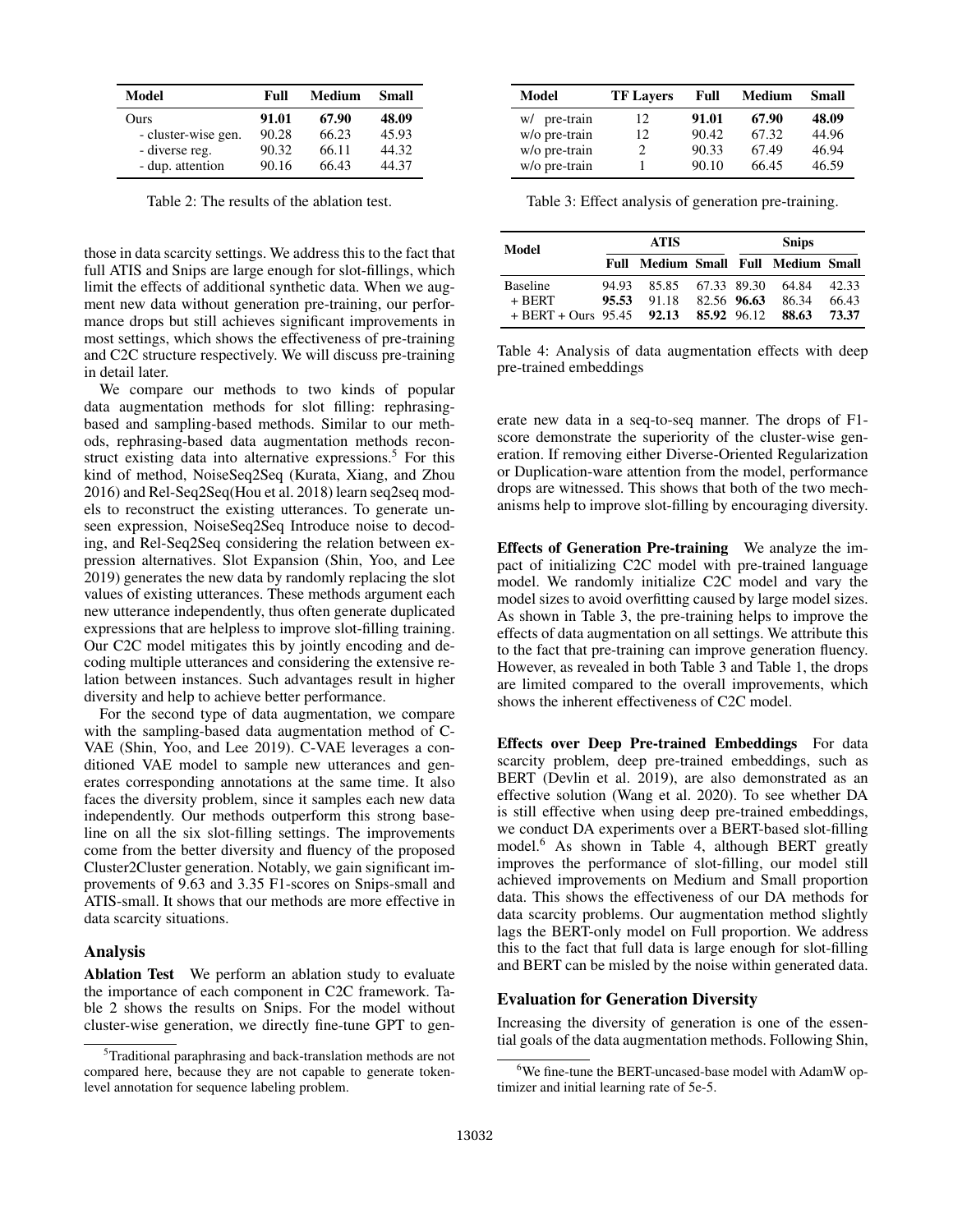| Model                        | <b>Inter</b>   |              | Intra      |              |  |
|------------------------------|----------------|--------------|------------|--------------|--|
|                              | Ratio          | MED          | Ratio      | MED          |  |
| NoiseSeq2Seq                 | 74%            | 1.20         | 86%        | 1.03         |  |
| Rel-Seq2Seq<br>$C-VAE$       | 96%<br>23%     | 3.16<br>0.62 | 90%<br>11% | 1.81<br>0.42 |  |
| Ours (delexicalized)<br>Ours | 96%<br>$100\%$ | 5.88<br>9.03 | 92%<br>95% | 5.55<br>4.85 |  |

Table 5: Diversity evaluation of utterance generation.

Yoo, and Lee (2019), we evaluate the diversity of generated data from two aspects: Inter and Intra. Inter: ratio of utterances that did not appear in the original training set. Intra: ratio of unique utterances among all generated new data.

Such metrics only measure the whole-sentence level diversity, but fail to measure expression diversity at token level. To remedy this, we introduce a token-level diversity metric: Minimum Edit Distance (MED). For each generated utterance  $\mathbf{u}'$ , we calculate its MED to a set of utterances  $C$ as  $\text{MED}(\mathbf{u}', C) = \min_{\mathbf{u} \in C} \text{EDITDISTANCE}(\mathbf{u}, \mathbf{u}'). \text{ MED}$ measures novelty of a sentence comparing to a set of existing sentences at token level. We report the averaged MED of each generated utterance to the original training set (Inter) and to the other generated utterances (Intra).

Table 5 shows the evaluation of the generation diversity on the ATIS-Full. For Inter Diversity, our method significantly outperforms all previous methods on both Ratio and average MED metrics. We note that we can achieve the best diversity even evaluating the generated delexicalized utterances. It shows the great ability of the C2C model in generating unseen expressions. This is mainly due to that clusterwise encoding mechanism allows model to be aware of more existing expression during generation.

For Intra Diversity, our method also achieves the best performances over the previous works. These improvements show that considering relations between generated utterances can significantly reduce duplication.

Diversity Analysis To understand how the proposed method enhances expression diversity, we investigate the diversity distribution of generated delexicalized utterances on the ATIS-full. We measure the diversity with Inter MED. As shown in Figure 4, Seq2Seq generation yields more existing expressions, and the MED scores are mostly distributed in low-value areas. Comparing to Seq2Seq, Cluster2Cluster model generally has higher MED scores. This demonstrates the intrinsic advantage of the cluster-wise generation to generate new expressions.

When training the Cluster2Cluster model with Diverse-Oriented Regularization and Duplication-ware Attention, there is much fewer existing expressions within generated utterances, and we can see a continuous drifting of distribution towards higher diversity. This shows that the proposed mechanisms help to generate more diverse utterances.



Figure 4: Diversity distribution of generated expressions. Edit Distance is the minimum edit distance to existing expressions.

### Case Study of Generation

We conduct case study to see how the proposed Cluster2Cluster model generates unseen expressions. Specifically, we randomly picking a generated utterance  $\mathbf{u}'$ , and searching in the original training set  $D$  for the most similar utterance  $\mathbf{u} = \arg \min_{\hat{\mathbf{u}} \in D}$  EDITDISTANCE $(\hat{\mathbf{u}}, \mathbf{u}')$ . To focus on expressions change, we perform experiments on delexicalized utterances.

By comparing the difference between each pair of u' and u, we find the new expressions in several interesting manners: Replace Phrases, Enrich Info, Change Syntax, Change Semantics. The examples are listed in Table 6. We find that the most common new expressions are from replacing phrases and enriching information. As shown from the given examples, Cluster2Cluster model can replace semantically similar phrases and bring additional information. The phrase replacing ability is mainly learned from cluster-to-cluster training data, and the enriched information often comes from the pretraining process. As for Change Syntax, it is interesting to see that Cluster2Cluster can yield new expression by using alternative syntax, which is very close to humans in paraphrasing.

#### Related Work

Data augmentation (DA) solves data scarcity problems by enlarging the size of training data (Fader, Zettlemoyer, and Etzioni 2013; Zhang, Zhao, and LeCun 2015a; Zhao, Zhu, and Yu 2019; Kim, Roh, and Kim 2019; Yin et al. 2020; Li et al. 2019). Previous DA works propose back-translation methods (Sennrich, Haddow, and Birch 2016; Wang et al. 2019) and paraphrasing methods (Zhang, Zhao, and LeCun 2015b; Iyyer et al. 2018; Hu et al. 2019; Gao et al. 2020) to generate semantically similar sentences. However, these DA methods are not applicable to the sequence labeling problem of slot-filling. Because slot filling requires token-level annotations of semantic frame, while these methods can only provide sentence-level labels.

Spoken Language understanding, including slot filling and intent detection tasks, has drawn a lot of research attention recently (Yao et al. 2013, 2014; Mesnil et al. 2013, 2015; Chen et al. 2016a,b; Goo et al. 2018; Haihong et al. 2019; Liu et al. 2019; Zhu, Cao, and Yu 2020). In this pa-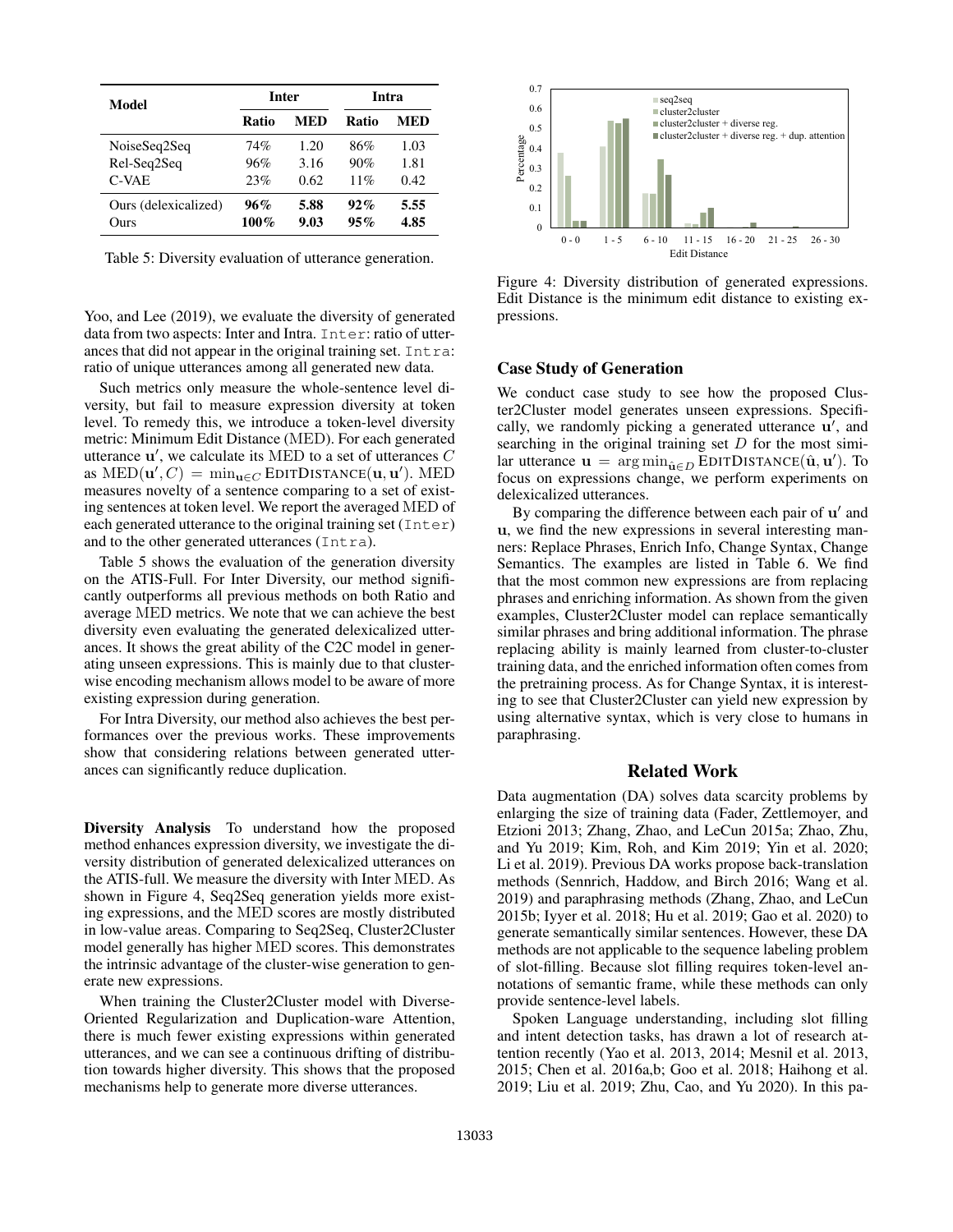| <b>Type</b>             | $\mathbf{u}$ and $\mathbf{u}'$                                                                                                                                                                                                                                                            |
|-------------------------|-------------------------------------------------------------------------------------------------------------------------------------------------------------------------------------------------------------------------------------------------------------------------------------------|
| <b>Replace Phrases</b>  | u: show me the flights from $\langle$ from $\langle$ city $\rangle$ to $\langle$ to $\langle$ city $\rangle$ with stop in $\langle$ stop city $\rangle$<br>$\mathbf{u}'$ : give me flights from <from_city> to<to_city> with stopover in <stop_city></stop_city></to_city></from_city>    |
| Enrich Info             | <b>u:</b> i 'd like information on all the flights from $\langle$ from $\langle$ city $\rangle$ to $\langle$ to $\langle$ to $\langle$ depart_date $\rangle$<br>$\mathbf{u}'$ : <b>i</b> 'm sorry to see all the flights that i take from < from city > to < to city > on < depart_date > |
| Change Syntax           | u: how much is a flight from $\langle$ from city $\rangle$ to $\langle$ to city $\rangle$<br>$\mathbf{u}'$ : how much does a flight cost from $\langle$ from $\langle$ city $\rangle$ to $\langle$ to $\langle$ to $\langle$ city $\rangle$                                               |
| <b>Change Semantics</b> | u: show all airlines with flights between $\langle$ from city $\rangle$ and $\langle$ to city $\rangle$<br>$\mathbf{u}'$ : show me <b>more airlines with seats</b> between $\langle$ from city $\rangle$ and $\langle$ to city $\rangle$                                                  |

Table 6: Case study of new expression. For each generated example u', we find the most similar existing utterance u to it and compare the differences.

per, we only focus on the slot filling task. For data augmentation of slot filling, previous works focus on generationbased methods. Kurata, Xiang, and Zhou (2016); Hou et al. (2018); Peng et al. (2020) augment the training data with a Sequence-to-Sequence model. Shin, Yoo, and Lee (2019); Yoo, Shin, and Lee (2019) introduced Variational Auto-Encoder (Kingma and Welling 2014) and jointly generate new utterances and predict the labels. Louvan and Magnini (2020) introduce simple rules to generate new utterances. Different from our C2C framework, these methods augment each instance independently and often unconsciously generate duplicated expressions.

# **Conclusion**

In this paper, we study the data augmentation problem for slot filling and propose a novel data augmentation framework C2C-GenDA, which generates new instances from existing training data in a cluster-to-cluster manner. C2C-GenDA improves generation diversity by considering the relation between generated utterances and capturing more existing expressions. To further encourage diversity, we propose Duplication-aware Attention and Diverse-Oriented Regularization mechanism. We introduce a Dispersed Cluster Pairing algorithm to construct cluster-to-cluster paraphrasing pairs for C2C-DA training. Experiments show that the proposed framework can improve slot-filling by generating diverse new training data and outperform existing data augmentation systems of slot-filling.

## Acknowledgments

We are grateful for the helpful comments and suggestions from the anonymous reviewers. This work was supported by the National Key R&D Program of China via grant 2020AAA0106501 and the National Natural Science Foundation of China (NSFC) via grant 61976072 and 61772153.

# References

Chen, Y.-N.; Hakanni-Tür, D.; Tur, G.; Celikyilmaz, A.; Guo, J.; and Deng, L. 2016a. Syntax or semantics? knowledge-guided joint semantic frame parsing. In *Proc. of SLT*, 348–355.

Chen, Y.-N. V.; Hakkani-Tür, D.; Tur, G.; Gao, J.; and Deng, L. 2016b. End-to-End Memory Networks with Knowledge Carryover for Multi-Turn Spoken Language Understanding. In *Proc. of INTERSPEECH*.

Coucke, A.; Saade, A.; Ball, A.; Bluche, T.; Caulier, A.; Leroy, D.; Doumouro, C.; Gisselbrecht, T.; Caltagirone, F.; Lavril, T.; Primet, M.; and Dureau, J. 2018. Snips Voice Platform: an embedded Spoken Language Understanding system for private-by-design voice interfaces. *arXiv preprint arXiv:1805.10190* .

Devlin, J.; Chang, M.-W.; Lee, K.; and Toutanova, K. 2019. BERT: Pre-training of Deep Bidirectional Transformers for Language Understanding. In *Proc. of NAACL*, 4171–4186.

Fader, A.; Zettlemoyer, L.; and Etzioni, O. 2013. Paraphrase-Driven Learning for Open Question Answering. In *Proc. of ACL*.

Gao, S.; Zhang, Y.; Ou, Z.; and Yu, Z. 2020. Paraphrase Augmented Task-Oriented Dialog Generation. In *Proc. of ACL*.

Goo, C.-W.; Gao, G.; Hsu, Y.-K.; Huo, C.-L.; Chen, T.-C.; Hsu, K.-W.; and Chen, Y.-N. 2018. Slot-gated modeling for joint slot filling and intent prediction. In *Proc. of NAACL*, 753–757.

Haihong, E.; Niu, P.; Chen, Z.; and Song, M. 2019. A novel bi-directional interrelated model for joint intent detection and slot filling. In *Proc. of ACL*, 5467–5471.

Hannun, A. Y.; Case, C.; Casper, J.; Catanzaro, B.; Diamos, G.; Elsen, E.; Prenger, R.; Satheesh, S.; Sengupta, S.; Coates, A.; and Ng, A. Y. 2014. Deep Speech: Scaling up end-to-end speech recognition. *arXiv preprint arXiv:1412.5567* .

Hemphill, C. T.; Godfrey, J. J.; and Doddington, G. R. 1990. The ATIS spoken language systems pilot corpus. In *Proc. of Speech and Natural Language Workshop*.

Hou, Y.; Liu, Y.; Che, W.; and Liu, T. 2018. Sequence-to-Sequence Data Augmentation for Dialogue Language Understanding. In *Proc. of COLING*, 1234–1245.

Hu, J. E.; Khayrallah, H.; Culkin, R.; Xia, P.; Chen, T.; Post, M.; and Durme, B. V. 2019. Improved Lexically Constrained Decoding for Translation and Monolingual Rewriting. In *Proc. of NAACL*, 839–850.